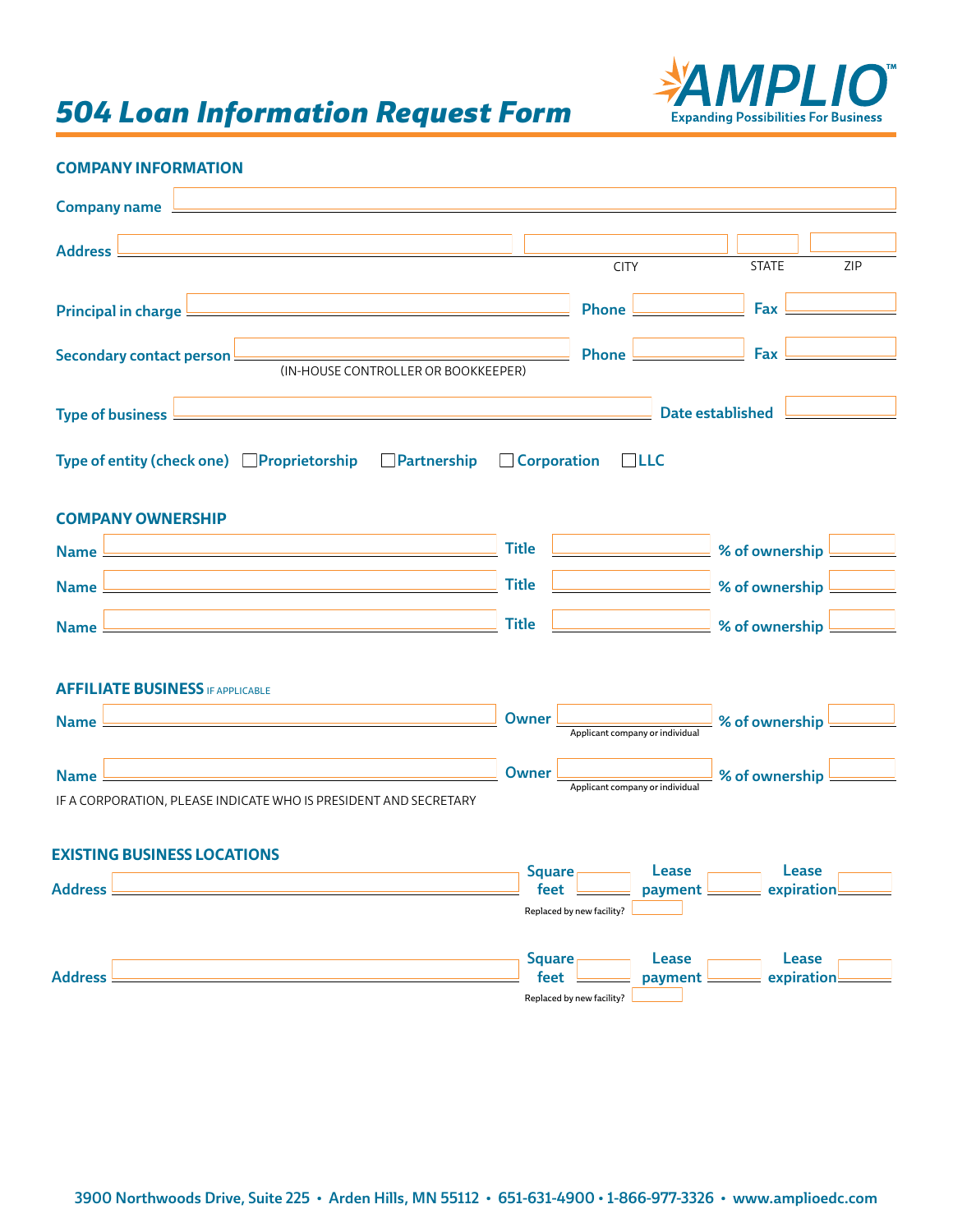#### **NATURE OF YOUR BUSINESS**

Nature of your business

Type of products or services (include any catalogs or brochures)

Is your business/product seasonal?

Geographic market area

How do you market your product or service (e.g., type of advertising, direct mail, outside salesperson, etc.)?

List of key customers

What percentage of business is done with your five largest customers?

List of major competitors and how they compare

What are your industry trends?

How will this new (or remodeled) facility help your business (e.g., revenues, add new products/services, improve efficiency, etc.)? Please be specific.

3900 Northwoods Drive, Suite 225 • Arden Hills, MN 55112 • 651-631-4900 • 1-866-977-3326 • www.amplioedc.com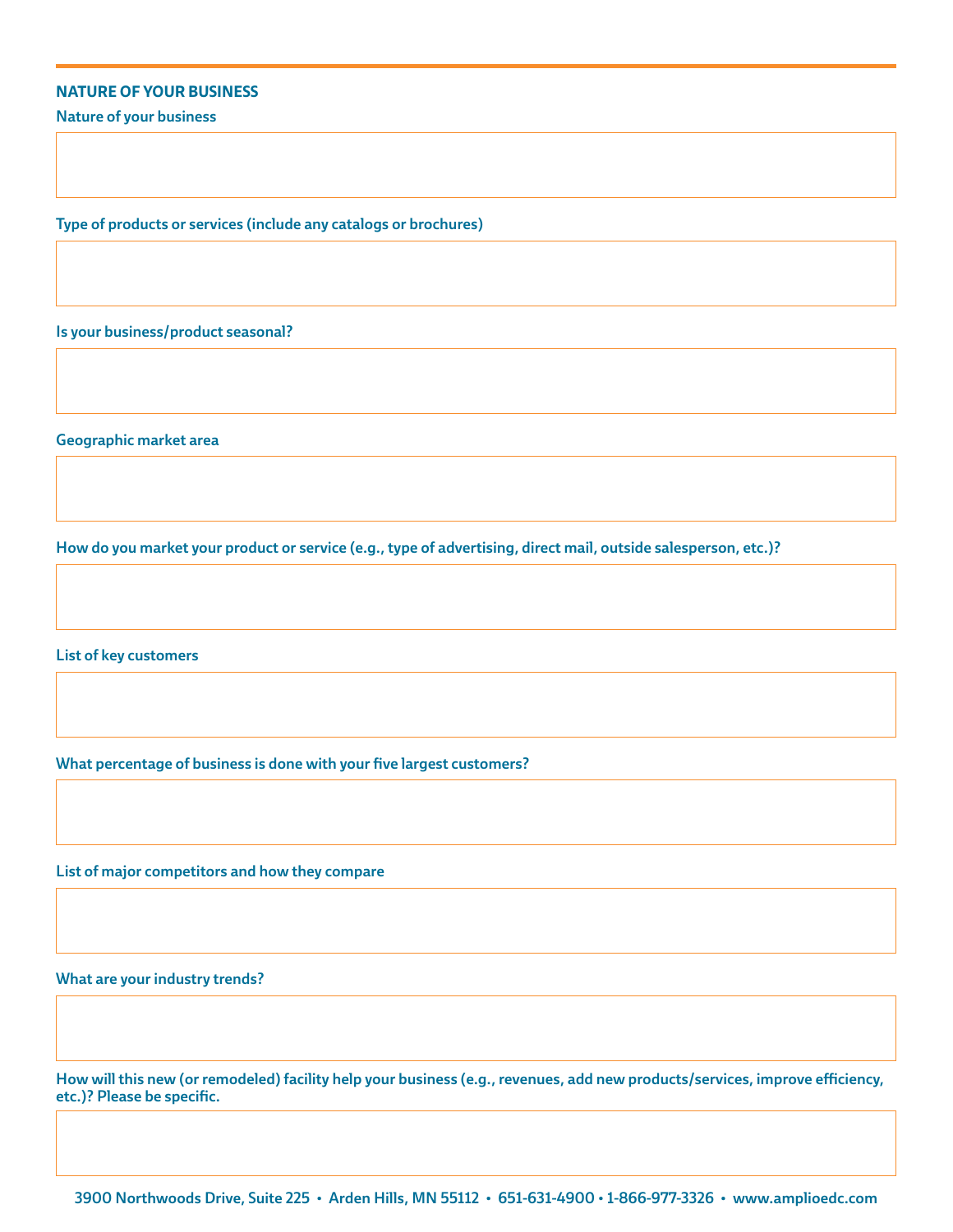| <b>PROJECT INFORMATION</b>                                                                                                                                            |                                                                            |               |
|-----------------------------------------------------------------------------------------------------------------------------------------------------------------------|----------------------------------------------------------------------------|---------------|
| Street address                                                                                                                                                        | <b>STATE</b><br>ZIP<br><b>CITY</b>                                         | <b>COUNTY</b> |
| What is the square footage $\overline{a}$<br>of the new building?<br>the control of the control of the control of the control of                                      | <u>Examples a What is the square footage</u><br>your company will occupy?* |               |
| *Please note: We require your company to occupy 51% of an existing building and 60% of a new building.                                                                |                                                                            |               |
| <u> 1989 - Johann Barn, mars ann an t-Amhain Aonaichte ann an t-Aonaichte ann an t-Aonaichte ann an t-Aonaichte a</u><br>Escrow closing date $\overline{\phantom{a}}$ | Realtor's name                                                             | <b>Phone</b>  |
| If known, how will the property be vested (e.g., individually, husband and<br>wife, partnership, LLC corporation, trust, etc.)?                                       |                                                                            |               |
| <b>TOTAL PROJECT COSTS</b>                                                                                                                                            |                                                                            |               |
| <b>Purchase existing building</b>                                                                                                                                     | <b>Construction project</b>                                                |               |
| Purchase price S                                                                                                                                                      |                                                                            |               |
| Improvements SLAND CONTINUES                                                                                                                                          | $\mathsf{S}$<br>Construction bid                                           |               |
| Equipment  S                                                                                                                                                          | Architects, permits, other soft costs                                      |               |
|                                                                                                                                                                       |                                                                            |               |
| <b>Total</b>                                                                                                                                                          |                                                                            |               |
|                                                                                                                                                                       | <b>Total</b>                                                               |               |

If there are any tenants that will remain in the building, please provide the information below. Also, please have your realtor provide copies of all existing leases.

| <b>Tenant name</b> | <b>Square footage</b> | <b>Lease expiration</b> | <b>Rent amount</b> |
|--------------------|-----------------------|-------------------------|--------------------|
|                    |                       |                         |                    |
|                    |                       |                         |                    |
|                    |                       |                         |                    |

### **EMPLOYEE QUESTIONNAIRE**

Number of current employees

Estimated number of new employees within the next two years as a result of this project

### Key employees

| <b>Name</b> | <b>Title</b> | <b>Responsibilities</b> | <b>Years with company</b> | <b>Years in the industry</b> |
|-------------|--------------|-------------------------|---------------------------|------------------------------|
|             |              |                         |                           |                              |
|             |              |                         |                           |                              |
|             |              |                         |                           |                              |
|             |              |                         |                           |                              |